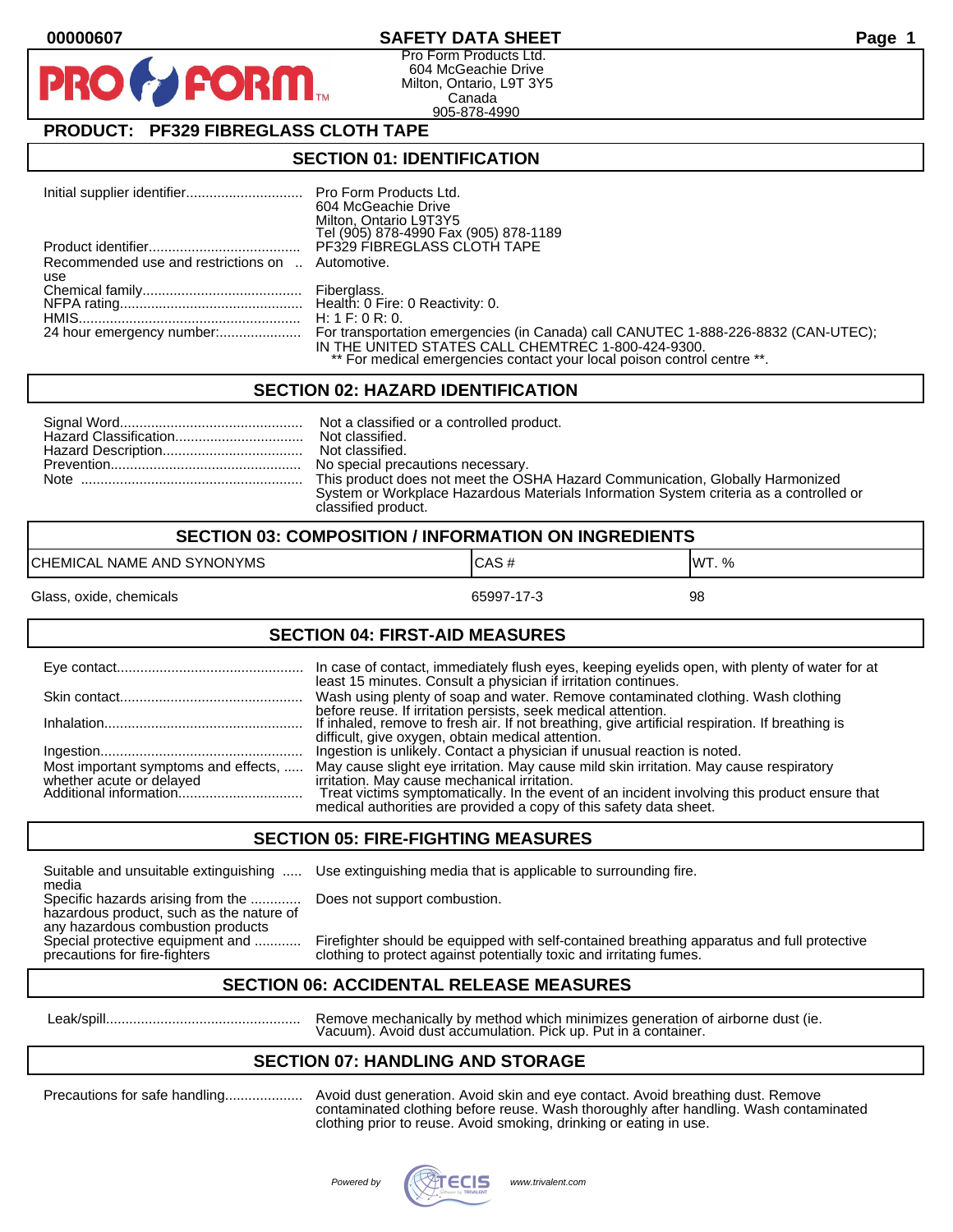**00000607 SAFETY DATA SHEET Page 2**

# **PRODUCT: PF329 FIBREGLASS CLOTH TAPE**

# **SECTION 07: HANDLING AND STORAGE**

Conditions for safe storage, including any Store under cover to protect product. incompatibilities

# **SECTION 08: EXPOSURE CONTROLS / PERSONAL PROTECTION**

| <b>INGREDIENTS</b>               | TWA                                                                             | <b>ACGIHTLV</b><br>STEL                                                                                                                                                                                                                                                                                                                                                                                                                                                                                                                                                                                                                                                                                                                                                                                                                                                                                                                                                                                                                  | <b>OSHA PEL</b><br>PEL                                                                         | <b>STEL</b> | <b>NIOSH</b><br>IREL                                           |
|----------------------------------|---------------------------------------------------------------------------------|------------------------------------------------------------------------------------------------------------------------------------------------------------------------------------------------------------------------------------------------------------------------------------------------------------------------------------------------------------------------------------------------------------------------------------------------------------------------------------------------------------------------------------------------------------------------------------------------------------------------------------------------------------------------------------------------------------------------------------------------------------------------------------------------------------------------------------------------------------------------------------------------------------------------------------------------------------------------------------------------------------------------------------------|------------------------------------------------------------------------------------------------|-------------|----------------------------------------------------------------|
| Glass, oxide, chemicals          | Synthetic vitreous<br>fibers: $1 f/cc$<br>(continuous filament<br>glass fibers) | No data                                                                                                                                                                                                                                                                                                                                                                                                                                                                                                                                                                                                                                                                                                                                                                                                                                                                                                                                                                                                                                  | Total nuisance dust: No data<br>15 mg/m $3$<br>Respirable nuisance<br>dust: $5 \text{ mg/m}$ 3 |             | Total glass dust: 5<br>mg/m3<br>Respirable<br>fibers: $3 f/cc$ |
| Appropriate engineering controls |                                                                                 | Local exhaust ventilation is recommended. NIOSH/MSHA-approved dust respirator<br>recommended if the airborne dust concentration is near or exceeds the nuisance dust<br>exposure limits.<br>Safety glasses.<br>Wear protective gloves.<br>Wear adequate protective clothes. Wear long sleeves and trousers to prevent dermal<br>exposure.<br>Safety boots per local regulations.<br>Emergency showers and eye wash stations should be available. Employees should wash<br>their hands and face before eating, drinking, or using tobacco products.<br>Provide natural or mechanical ventilation to control exposure levels below airborne<br>exposure limits. Local mechanical exhaust ventilation should be used at sources of air<br>contamination, such as open process equipment, or during purging operations, to capture<br>gases and fumes that may be emitted. Standard reference sources regarding industrial<br>ventilation (ie. ACGIH industrial ventilation) should be consulted for quidance about<br>adequate ventilation. |                                                                                                |             |                                                                |

# **SECTION 09: PHYSICAL AND CHEMICAL PROPERTIES**

| Appearance/Physical state                      | Solid. Fibers assembled into fabrics. |
|------------------------------------------------|---------------------------------------|
|                                                | White.                                |
|                                                | No odour.                             |
| Odour threshold (ppm)                          | Not applicable.                       |
| Vapour pressure (mm Hg)                        | Not applicable.                       |
|                                                | Not applicable.                       |
| Relative Density (Specific Gravity)            | 2.60. (glass).                        |
|                                                | Not applicable.                       |
| Melting / Freezing point (deg C)               | $> 870 C$ .                           |
| Initial boiling point / boiling range (deg C). | $> 870 C$ .                           |
|                                                | Insoluble.                            |
|                                                | Not applicable.                       |
| Flash point (deg C), method                    | Does not support combustion.          |
| Auto ignition temperature (deg C)              | Not applicable.                       |
| Upper flammable limit (% vol)                  | Not applicable.                       |
| Lower flammable limit (% vol)                  | No Data.                              |
| Partition coefficient - n-octanol/water        | No data.                              |
|                                                | No data.                              |
|                                                | Not Applicable.                       |
|                                                |                                       |

Route of exposure..................................... Eye contact. Skin contact. Inhalation.

# **SECTION 10: STABILITY AND REACTIVITY**

This is a stable material.

| Possibility of hazardous reactions                                     |
|------------------------------------------------------------------------|
| Conditions to avoid, including static<br>discharge, shock or vibration |
| Hazardous decomposition products                                       |

Will not react. Will not occur under normal temperature and pressure. Hydrofluoric acid will attack glass.

No hazardous decomposition products when stored and handled correctly.

# **SECTION 11: TOXICOLOGICAL INFORMATION**

# INGREDIENTS LC50 LD50

Glass, oxide, chemicals Note and America Chemicals And America Note and America Notata Note and America Note and America America Note and America Note and America America Note and America Note and America Note and America